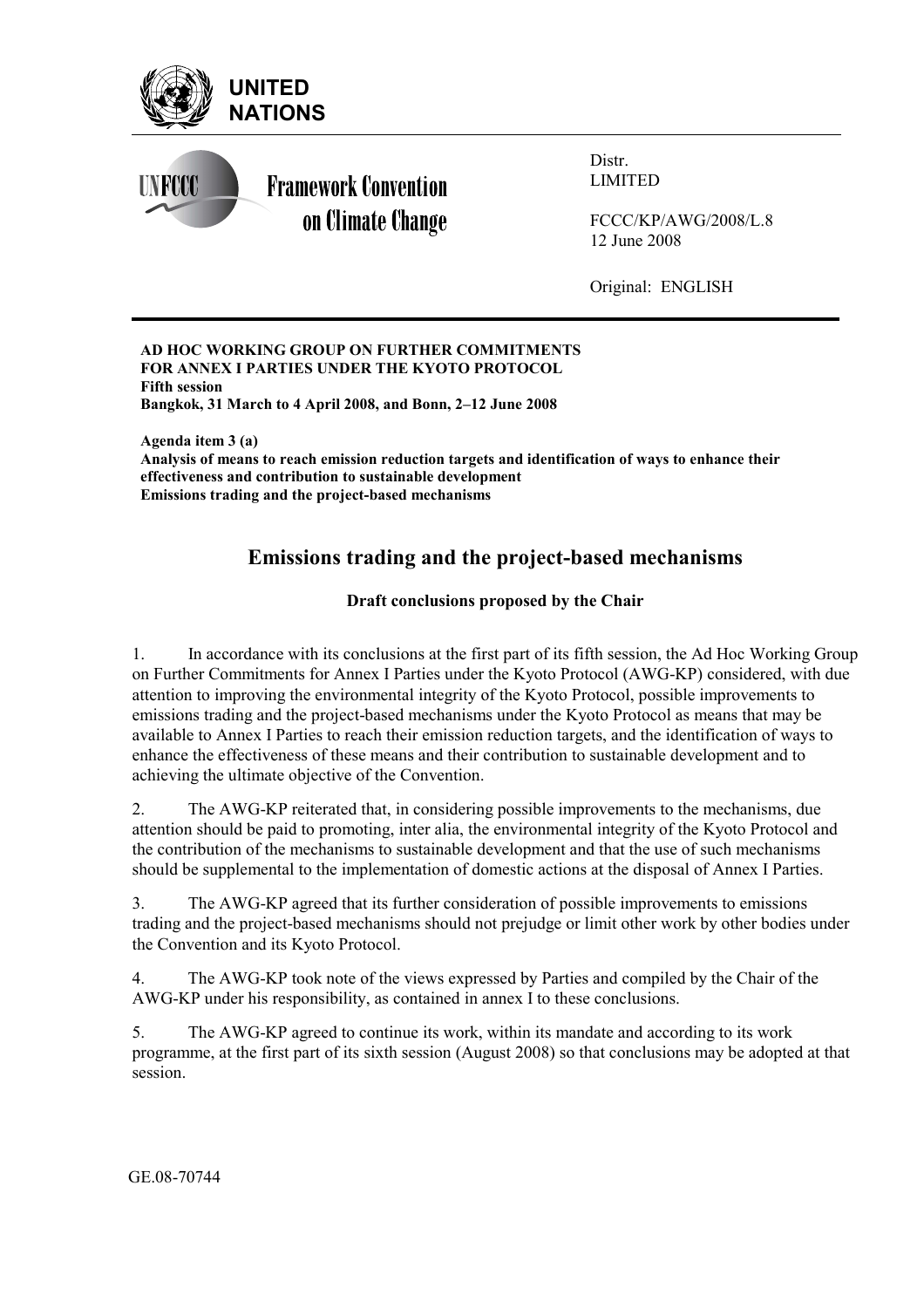6. The AWG-KP noted that a number of issues relating to emissions trading and the project-based mechanisms under the Kyoto Protocol have been identified by Parties at this session that may be considered for possible application within the current commitment period. In this context, the AWG-KP recommended that the Conference of the Parties serving as the meeting of the Parties to the Kyoto Protocol, at its fourth session (December 2008), may consider the list of such issues, as compiled by the Chair of the AWG-KP under his responsibility, as contained in annex II to these conclusions, and take actions that may be appropriate.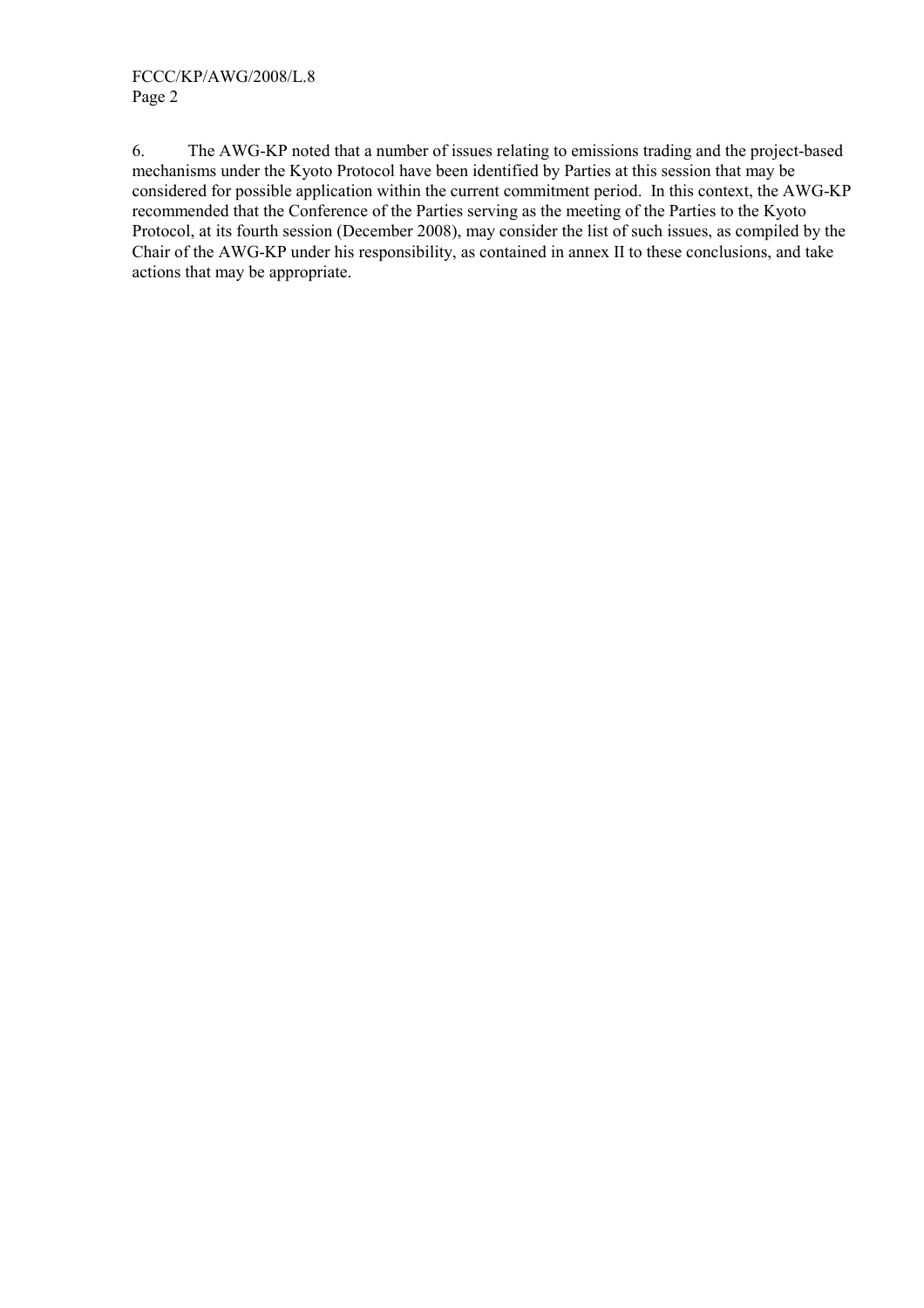## Annex I

#### [ENGLISH ONLY]

# **Views expressed by Parties on possible improvements to emissions trading and the project-based mechanisms under the Kyoto Protocol, as means that may be available to Annex I Parties to reach their emission reduction targets, compiled by the Chair of the Ad Hoc Working Group on Further Commitments for Annex I Parties under the Kyoto Protocol**

This annex is the compilation of views of Parties and does not prejudge any actions by the Ad Hoc Working Group on Further Commitments for Annex I Parties under the Kyoto Protocol (AWG-KP)

#### **I. CLEAN DEVELOPMENT MECHANISM**

#### **A. Scope**

- 1. Modification of the scope of the clean development mechanism (CDM):
	- (a) Include other land use, land-use change and forestry (LULUCF) activities;  $\frac{1}{1}$
	- (b) Introduce a cap for eligible LULUCF activities;  $2\frac{1}{2}$
	- (c) Include carbon dioxide capture and storage:  $3$
	- (d) Include nuclear activities;

- (e) Introduce sectoral CDM for emission reductions below a baseline defined at a sectoral level;
- (f) Introduce sectoral crediting of emission reductions below a previously established nolose target;
- (g) Introduce crediting on the basis of nationally appropriate mitigation actions.

#### **B. Effectiveness and efficiency**

- 2. Enhancements to the supervisory role of the Executive Board:
	- (a) Introduce a different supervisory structure and institutional arrangement in case of modification of the scope of the CDM.

<sup>1</sup> Discussion to be informed by outcomes from the consideration of non-permanence and other methodological issues.<br> $\frac{2}{\text{Niscus}}$ 

Discussion to be informed by outcomes from the consideration of non-permanence and other methodological issues.

This issue is being considered by the Subsidiary Body for Scientific and Technological Advice (SBSTA) under its work on carbon dioxide capture and storage in geological formations as clean development mechanism project activities. This item is listed without prejudging or limiting that consideration for the first commitment period.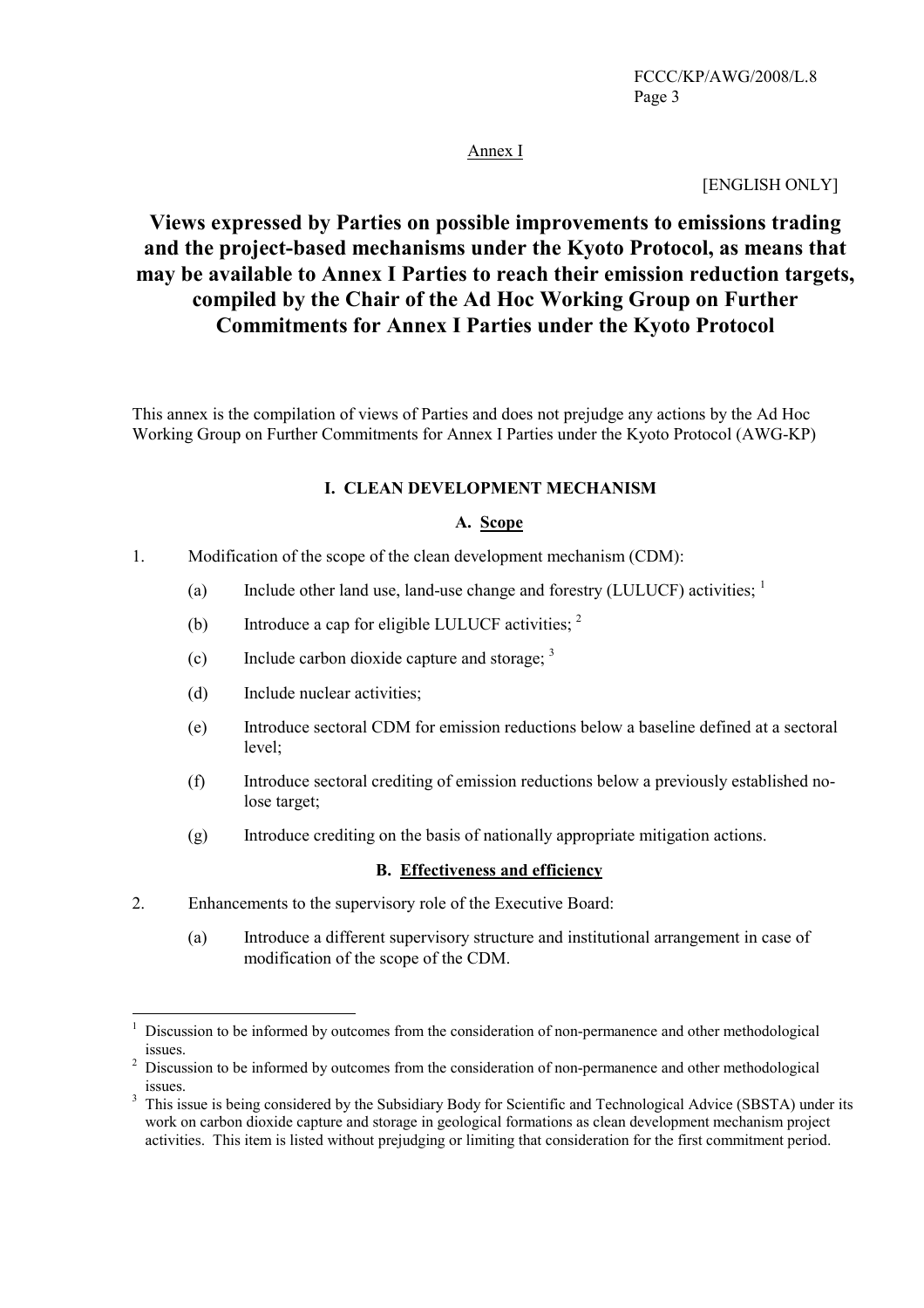- 3. Enhancements to the efficiency of the Executive Board:
	- (a) Ensure equitable representation of Parties on the Executive Board through changes to the modalities and procedures for the CDM.
- 4. Role of the secretariat:
	- (a) Shift the secretariatís function to support the Executive Board to another organization.
- 5. Designated operational entities (DOEs):
	- (a) Introduce alternative institutional arrangements to replace DOEs.
- 6. Broaden the role of host Party governments.
- 7. Alternative ways to ensure environmental integrity and assess the additionality of projects:
	- (a) Develop standardized, multiple-project baselines;
	- (b) Establish additionality at the macro level;
	- (c) Exempt certain project types from the additionality test;
	- (d) Introduce criteria for projects that would have happened anyway.

# **C. Accessibility** 4, <sup>5</sup>

- 8. Differentiate the treatment of Parties under the CDM:
	- (a) Define eligible Parties through use of indicators;
	- (b) Improve access to CDM projects by certain host Parties.
- 9. Differentiate the treatment of types of projects by Party.

## **D. Contribution to sustainable development, capacity to generate co-benefits and the transfer of technology**

- 10. Enhance the contribution of the CDM to sustainable development, as approved by the host Party:
	- (a) Allocate proportions of the demand for certified emission reductions (CERs) to specific project types (high sustainable development component) and/or specific groups of **Parties**
- 11. Increase the demand for afforestation and reforestation projects:
	- (a) Define alternative accounting rules for afforestation and reforestation projects. <sup>6</sup>

 $\overline{a}$ 4 Equitable regional distribution is being considered by the SBI under its work on the preparation for the second review of the Kyoto Protocol pursuant to its Article 9.<br><sup>5</sup> Non permanence and other methodological issues are

Non-permanence and other methodological issues are being considered by the AWG-KP under its work on

LULUCF. 6 Non-permanence and other methodological issues are being considered by the AWG-KP under its work on LULUCF.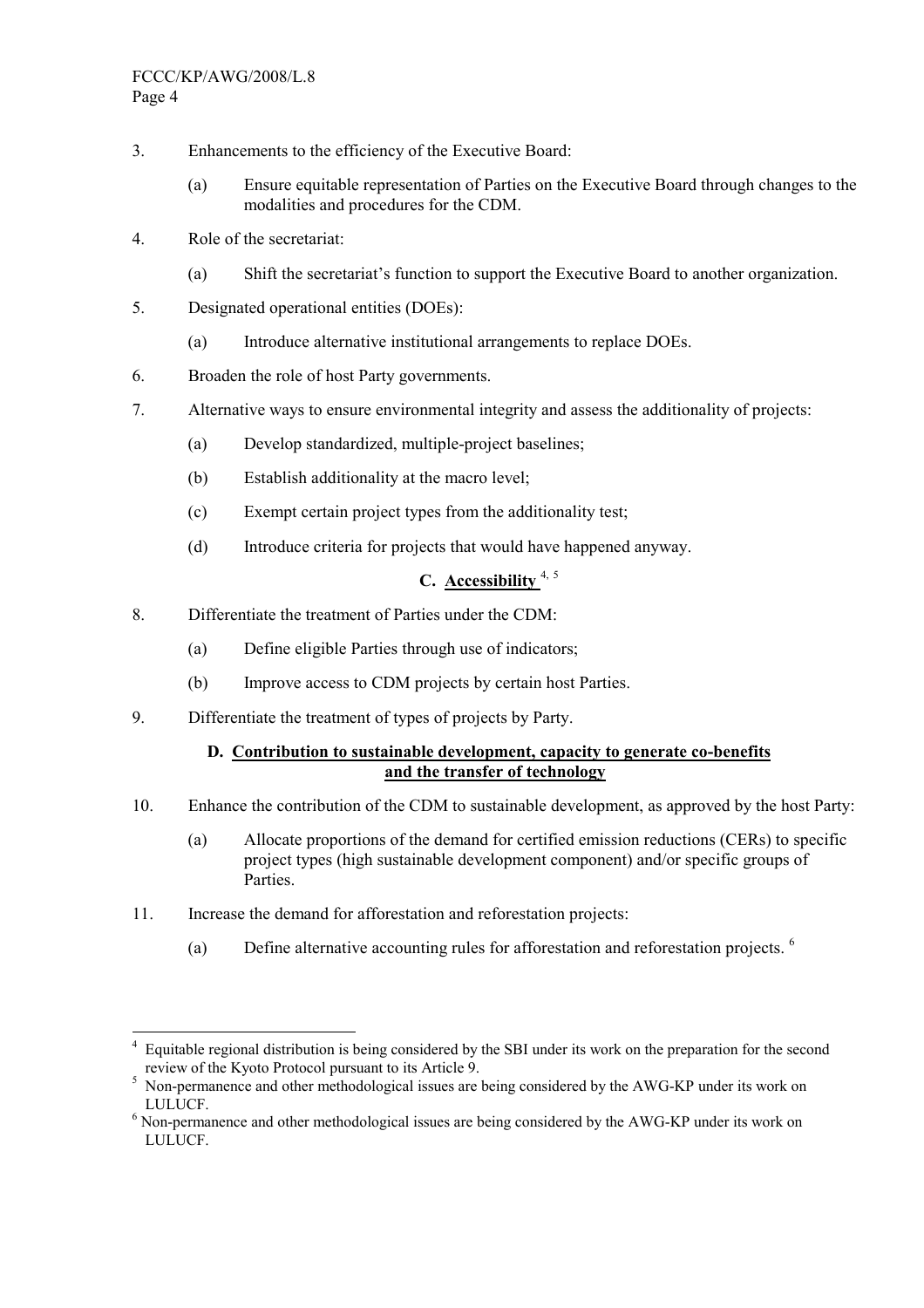- 12. Increase the co-benefits of CDM projects (e.g. energy efficiency):
	- (a) Include co-benefits (e.g. monetary, other) as a project assessment criterion.
- 13. Restrict CDM to bilateral CDM projects.
- 14. Alternatives to the current application of global warming potentials (GWPs):
	- (a) Introduce multiplication factors for emission reductions to determine CERs from certain technologies;
	- (b) Replace the application of GWPs with the application of global temperature-change potentials (GTPs). <sup>7</sup>
- 15. Increase the technology transfer of the CDM (North–South, South–South, within a country):
	- (a) Include technology transfer as a project assessment criterion.

#### **II. JOINT IMPLEMENTATION**

#### **A. Scope**

- 16. Modalities for graduation of Parties from CDM projects to joint implementation (JI) projects.
- 17. Consistency of approaches to LULUCF activities: <sup>8</sup>
	- (a) Ensure approaches for LULUCF projects under JI are in line with the treatment of LULUCF under Article 3, paragraphs 3 and 4, of the Kyoto Protocol;
	- (b) Introduce approaches to LULUCF projects under JI that are parallel to the treatment of afforestation and reforestation activities under the CDM.
- 18. Modification of the scope of JI:
	- (a) Include activities to reduce emissions from deforestation and degradation;  $\frac{9}{2}$
	- (b) Introduce crediting on the basis of nationally appropriate mitigation actions.

#### **B. Effectiveness and efficiency**

19. Enhancements to the supervisory role of the Joint Implementation Supervisory Committee (JISC):

- (a) Introduce a different supervisory structure and institutional arrangement in case of modification of the scope of the JI.
- 20. Enhancements to the efficiency of the JISC:

(a) Ensure equitable representation of Parties on the JISC through changes to the guidelines for JI.

 $7$  GWPs are being considered by the AWG-KP under its work on greenhouse gases, sectors and source categories.

<sup>&</sup>lt;sup>8</sup> Non-permanence and other methodological issues are being considered by the AWG-KP under its work on LULUCF.<br><sup>9</sup> Non-permanence and other methodological issues are being considered by the AWG-KP under its work on

LULUCF.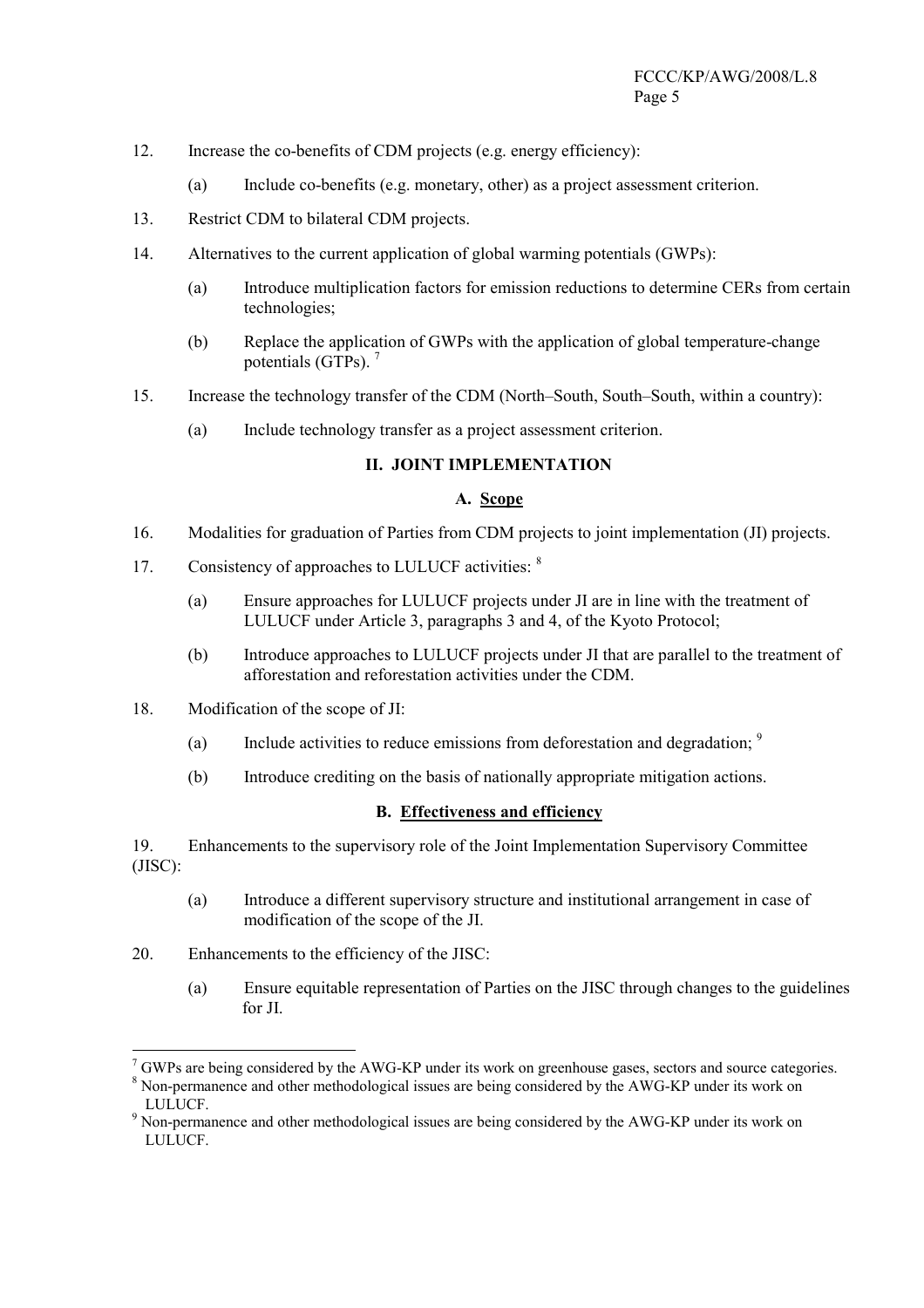#### FCCC/KP/AWG/2008/L.8 Page 6

- 21. Role of the secretariat:
	- (a) Shift the secretariat's function to support the JISC to another organization.
- 22. Accredited independent entities (AIEs):
	- (a) Introduce alternative institutional arrangements to replace the AIEs.
- 23. Broaden the role of host Party governments.
- 24. Alternative ways to ensure environmental integrity and assess the additionality of projects:
	- (a) Establish additionality at the macro level;
	- (b) Exempt certain project types from the additionality test;
	- (c) Introduce criteria for projects that would have happened anyway.

## **C. Accessibility** <sup>10</sup>

- 25. Differentiate the treatment of Parties under the JI:
	- (a) Define eligible host Parties through use of indicators;
	- (b) Improve access to JI projects by certain host Parties.
- 26. Differentiate the treatment of types of projects by host Party.

## **D. Contribution to sustainable development, capacity to generate co-benefits and the transfer of technology**

- 27. Enhance the contribution of JI to sustainable development, as approved by the host Party:
	- (a) Allocate proportions of the demand for emission reduction units to specific project types (high sustainable development component) and/or specific groups of Parties.
- 28. Increase the co-benefits of JI projects (e.g. energy efficiency):
	- (a) Include co-benefits (e.g. monetary, other) as a project assessment criterion.
- 29. Restrict JI to bilateral JI projects.
- 30. Alternatives to the current application of GWPs:
	- (a) Introduce multiplication factors for emission reductions to determine emission reduction units from certain technologies;
	- (b) Replace the application of GWPs with the application of GTPs.  $^{11}$
- 31. Increase the technology transfer of JI:

 $\overline{a}$ 

(a) Include technology transfer as a project assessment criterion.

 $10$  Non-permanence and other methodological issues are being considered by the AWG-KP under its work on LULUCF.<br><sup>11</sup> GWPs are being considered by the AWG-KP under its work on greenhouse gases, sectors and source categories.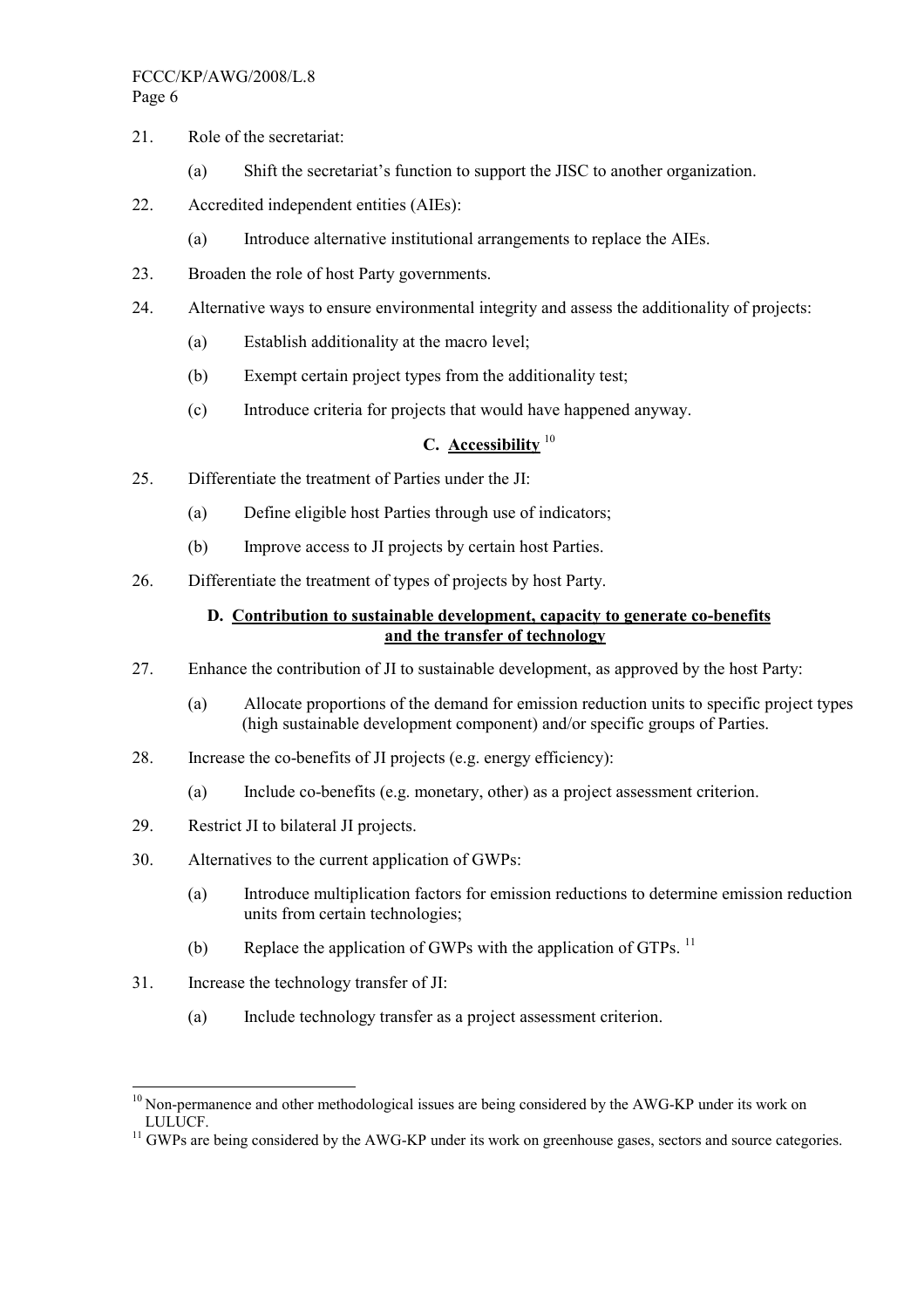#### **III. EMISSIONS TRADING (ARTICLE 17)**

#### **A. Scope**

32. Introduce emissions trading based on sectoral targets.

33. Introduce emissions trading on the basis of nationally appropriate mitigation actions.

34. Linking to voluntary national/regional/sectoral emissions trading schemes in non-Annex I Parties.

#### **B. Effectiveness and efficiency**

- 35. Linking of national and regional emissions trading schemes.
- 36. Broader mutual acceptance of units (fungibility):
	- (a) Review restrictions on the access to and use of certain Kyoto unit types;
	- (b) Greater convertibility among Kyoto unit types.
- 37. Commitment period reserve (CPR):
	- (a) Eliminate the CPR provisions;
	- (b) Lower CPR levels in subsequent commitment periods for Annex I Parties that meet their commitment in the previous commitment period;
	- (c) Raise or maintain CPR levels.
- 38. Transparency of emissions trading markets:
	- (a) Options to encourage disclosure of information on transaction of Kyoto Unit types.
- 39. Role of the secretariat:
	- (a) Shift the secretariatís support function to the international transaction log to another organization.

## **C. Accessibility**

#### **D. Contribution to sustainable development, capacity to generate co-benefits and the transfer of technology**

## **IV. CROSS-CUTTING ISSUES**

- 40. Review of carry-over restrictions:
	- (a) Issues related to banking;
	- (b) Ensure consistency of carry-over rules for removal units;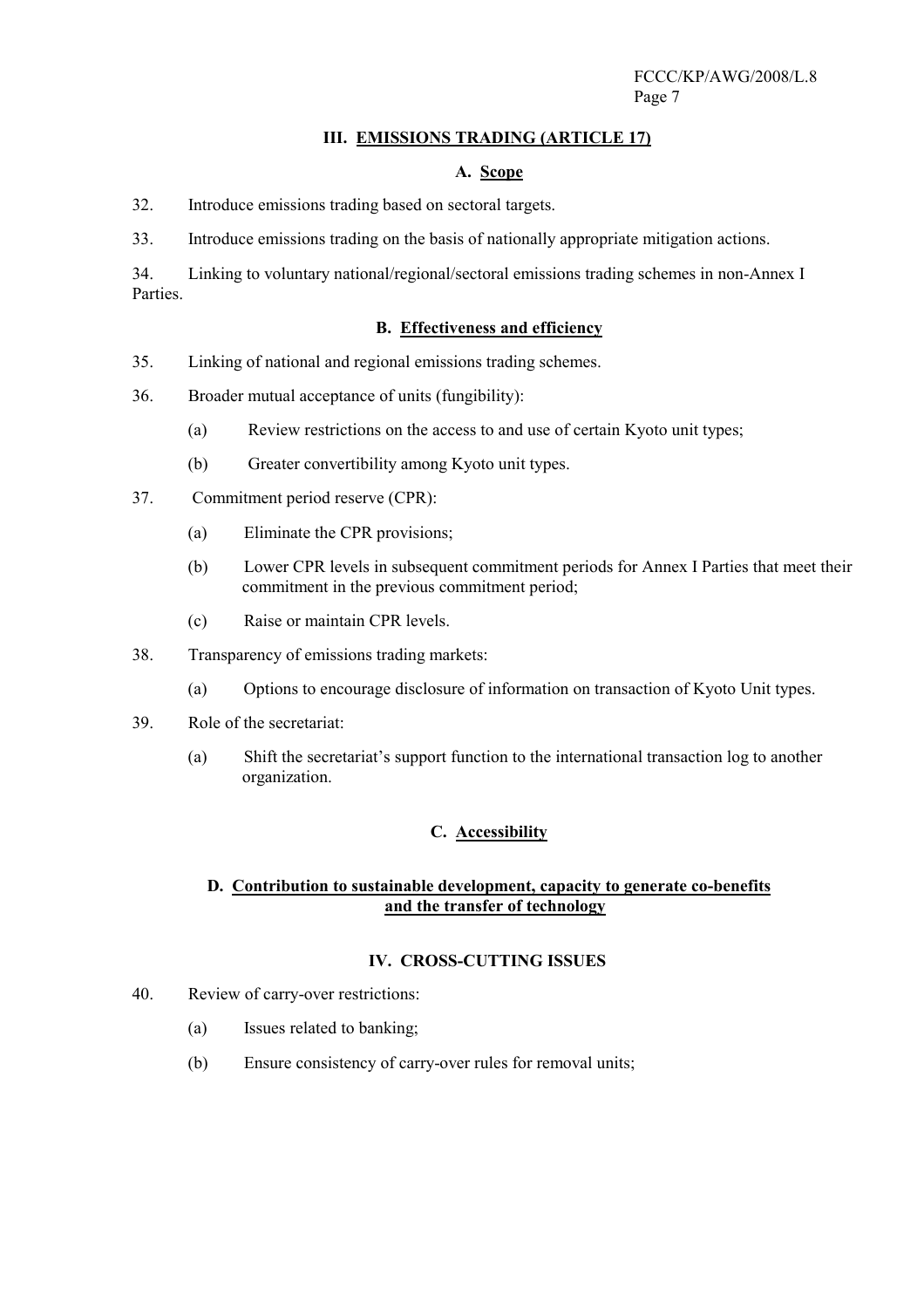#### FCCC/KP/AWG/2008/L.8 Page 8

- (c) Change the limit on the retirement of temporary CERs (lCERs) and long-term CERs  $(ICERS):$ <sup>12</sup>
- (d) Introduce borrowing of assigned amount from future commitment periods.
- 41. Reduce the number of unit types established under the Kyoto Protocol.
- 42. Extend the share of proceeds.<sup>13</sup>
- 43. Introduce a mid-commitment period "true-up" process.

 $12$  Non-permanence and other methodological issues are being considered by the AWG-KP under its work on LULUCF. 13 This issue is being considered by the SBI under its work on the preparation for the second review of the Kyoto

Protocol pursuant to its Article 9.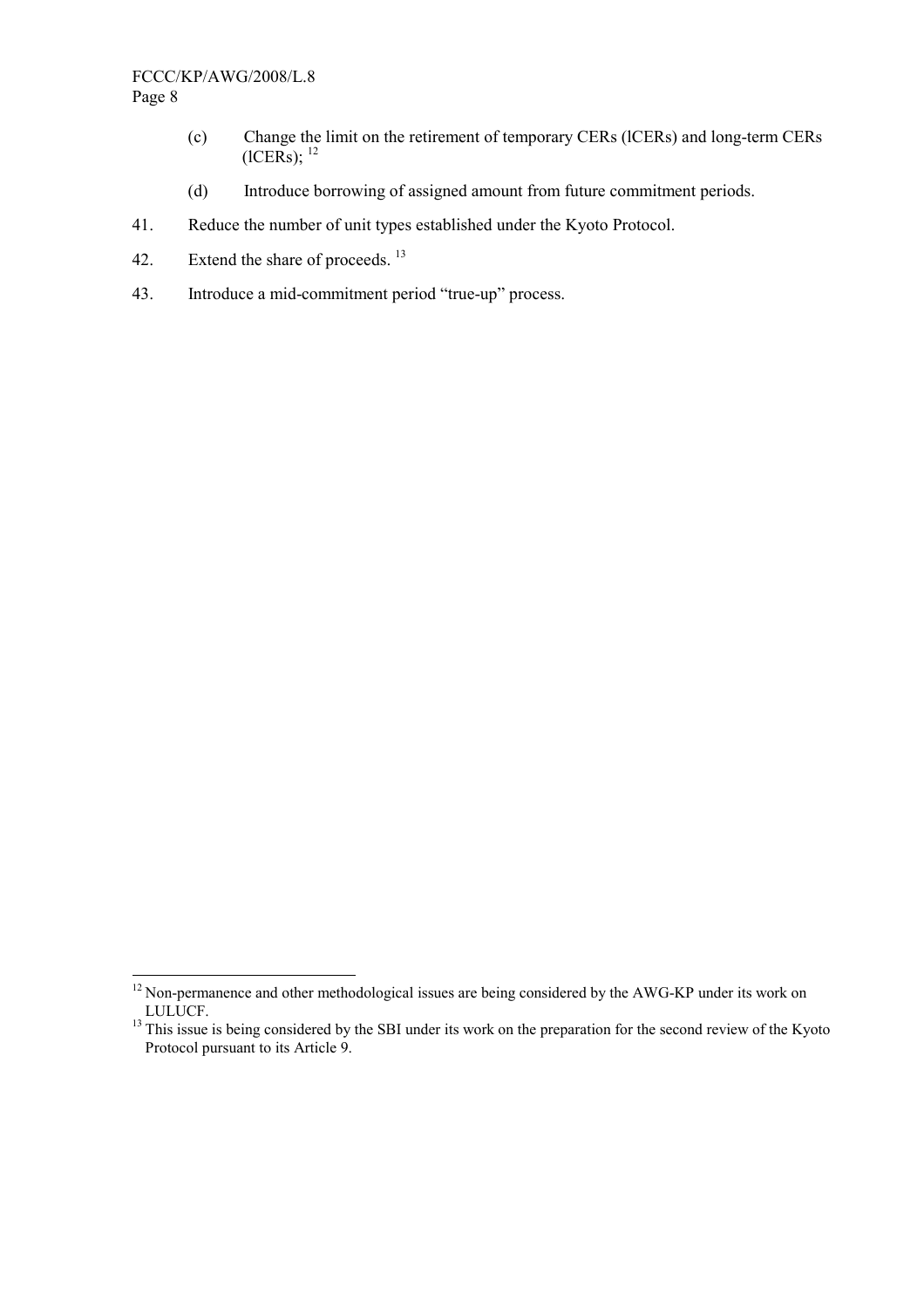## Annex II

#### [ENGLISH ONLY]

# **Issues relating to emissions trading and the project-based mechanisms compiled by the Chair of the Ad Hoc Working Group on Further Commitments for Annex I Parties under the Kyoto Protocol that may be considered for possible application within the current commitment period**

#### **I. CLEAN DEVELOPMENT MECHANISM**

#### **A. Scope**

#### **B. Effectiveness and efficiency**

1. Enhancements to the supervisory role of the Executive Board of the clean development mechanism (CDM):

- (a) Delegate technical decision-making to the secretariat, on the basis of rules and relevant best practices, to allow the Executive Board to move away from case-by-case decisionmaking;
- (b) Enhance the transparency of decision-making by the Executive Board by providing rationale for decisions;
- (c) Change the manner in which requests for the review of project activities are made;
- (d) Introduce a process for appeals in relation to decisions by the Executive Board;
- (e) Extend privileges and immunities to individuals serving as Executive Board members;  $\frac{1}{1}$
- 2. Enhancements to the efficiency of the Executive Board:
	- (a) Enhance the consistency of decision-making by the Executive Board;
	- (b) Ensure that members of the Executive Board possess appropriate expertise as defined in paragraph 8 of the annex to decision 3/CMP.1.
- 3. Role of the secretariat:

- (a) Enhance the role of the secretariat through delegation of technical decision-making;
- (b) Ensure the neutrality of the secretariat;
- (c) Introduce measures to improve the management of support to the Executive Board.
- 4. Designated operational entities (DOEs):
	- (a) Ensure that the Executive Board provides clear guidance to DOEs on their roles;

<sup>1</sup> This issue is being considered by the Subsidiary Body for Implementation (SBI) under its work on the preparation for the second review of the Kyoto Protocol pursuant to its Article 9.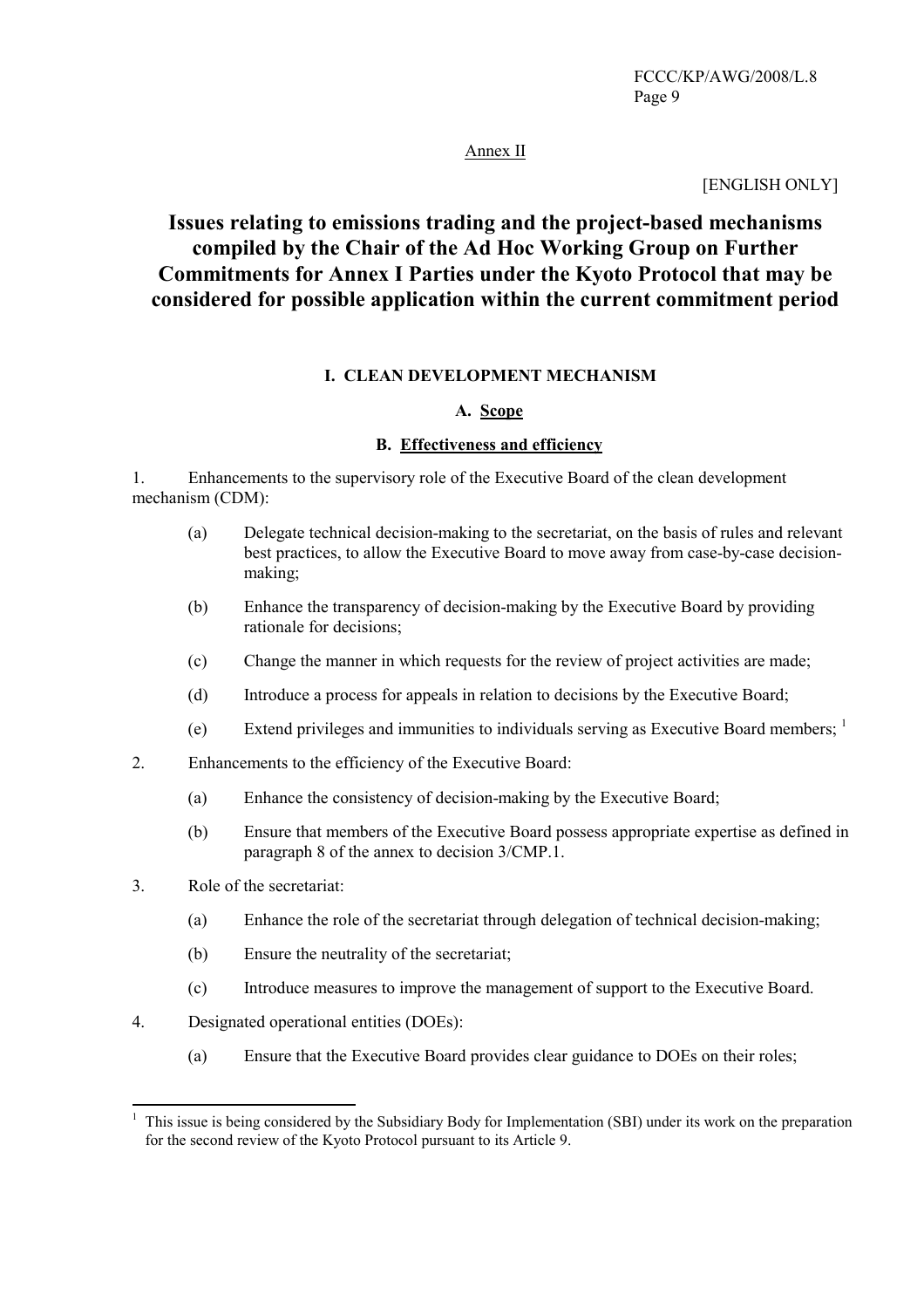#### FCCC/KP/AWG/2008/L.8 Page 10

- (b) Enhance the quality and consistency of assessments by DOEs, in particular in relation to environmental integrity;
- (c) Introduce penalties for poor-quality performance of DOEs;
- (d) Reduce barriers to the entry of new DOEs;
- (e) Facilitate regional distribution of DOEs.
- 5. Alternative ways to ensure environmental integrity and assess the additionality of projects:
	- (a) Develop benchmarks, based on conservative assumptions;
	- (b) Make baseline setting more objective and robust;
	- (c) Remove investment additionality from the additionality test;
	- (d) Introduce improved measures for testing environmental and social impacts;
	- (e) Remove perverse incentives created by CDM project eligibility that inhibit climatefriendly national policies;
	- (f) Develop a system to deal with unintended consequences of CDM projects;

# **C. Accessibility** 2, <sup>3</sup>

6. Continuously identify and reduce barriers to the development of CDM projects in countries with few projects.

- 7. Simplify further the modalities and procedures for small-scale project activities.
- 8. Enhance capacity-building and enabling environments:
	- (a) Establish a capacity-building role for the Executive Board.

## **D. Contribution to sustainable development, capacity to generate co-benefits and the transfer of technology**

9. Enhance programmatic CDM.

 $\overline{a}$ 

- 10. Increase the co-benefits of CDM projects (e.g. energy efficiency):
	- (a) Introduce ways to address barriers to projects with high environmental co-benefits (e.g. targeted capacity-building).

## **II. JOINT IMPLEMENTATION**

## **A. Scope**

## **B. Effectiveness and efficiency**

11. Enhancements to the supervisory role of the Joint Implementation Supervisory Committee (JISC):

<sup>2</sup> Equitable regional distribution is being considered by the SBI under its work on the preparation for the second review of the Kyoto Protocol pursuant to its Article 9.<br><sup>3</sup> Non-nermanance and other methodological issues are

Non-permanence and other methodological issues are being considered by the AWG-KP under its work on LULUCF.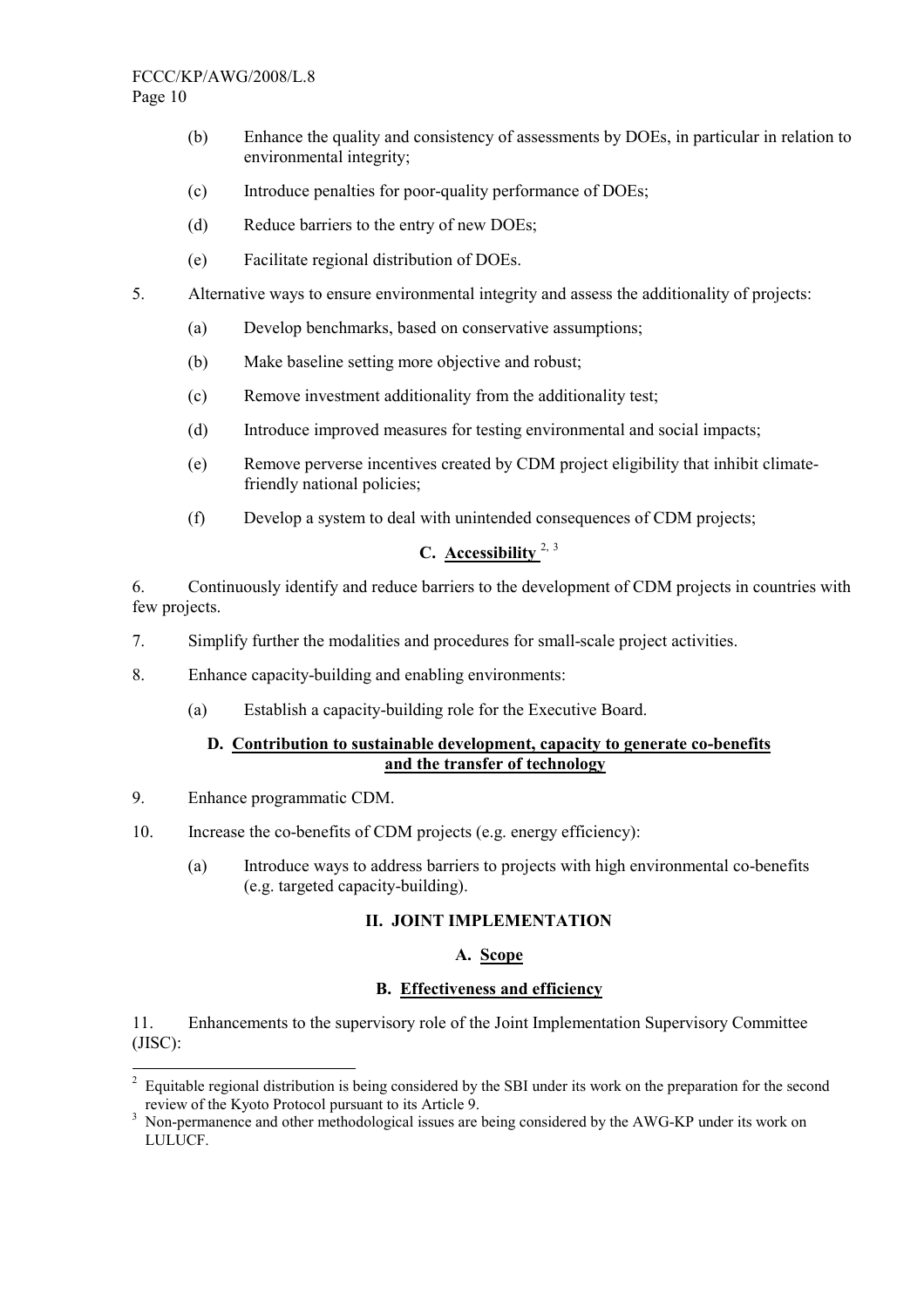- (a) Delegate technical decision-making to the secretariat, on the basis of rules and relevant best practices, to allow the JISC to move away from case-by-case decision-making;
- (b) Enhance the transparency of decision-making by the JISC by providing rationale for decisions;
- (c) Change the manner in which requests for the review of project activities are made;
- (d) Introduce a process for appeals in relation to decisions by the JISC;
- (e) Extend privileges and immunities to individuals serving as JISC members; <sup>4</sup>
- 12. Enhancements to the efficiency of the JISC:
	- (a) Enhance the consistency of decision-making by the JISC ;
	- (b) Ensure that members of the JISC possess appropriate expertise as defined in paragraph 10 of the annex to decision 9/CMP 1
- 13. Role of the secretariat:

- (a) Enhance the role of the secretariat through delegation of technical decision-making;
- (b) Ensure the neutrality of the secretariat;
- (c) Introduce measures to improve the management of support to the JISC.
- 14. Accredited independent entities (AIEs):
	- (a) Ensure that the JISC provides clear guidance to the AIEs on their roles;
	- (b) Enhance the quality and consistency of assessments by AIEs, in particular in relation to environmental integrity;
	- (c) Introduce penalties for poor-quality performance of AIEs;
	- (d) Reduce barriers to the entry of new AIEs;
	- (e) Facilitate regional distribution of AIEs;
- 15. Alternative ways to ensure environmental integrity and assess the additionality of projects:
	- (a) Develop benchmarks, based on conservative assumptions;
	- (b) Make baseline setting more objective and robust;
	- (c) Remove investment additionality from the additionality test;
	- (d) Introduce improved measures for testing environmental and social impacts;
	- (e) Remove perverse incentives created by JI project eligibility that inhibit climate-friendly national policies;
	- (f) Develop a system to deal with unintended consequences of JI projects.

<sup>4</sup> This issue is being considered by the SBI under its work on the preparation for the second review of the Kyoto Protocol pursuant to its Article 9.